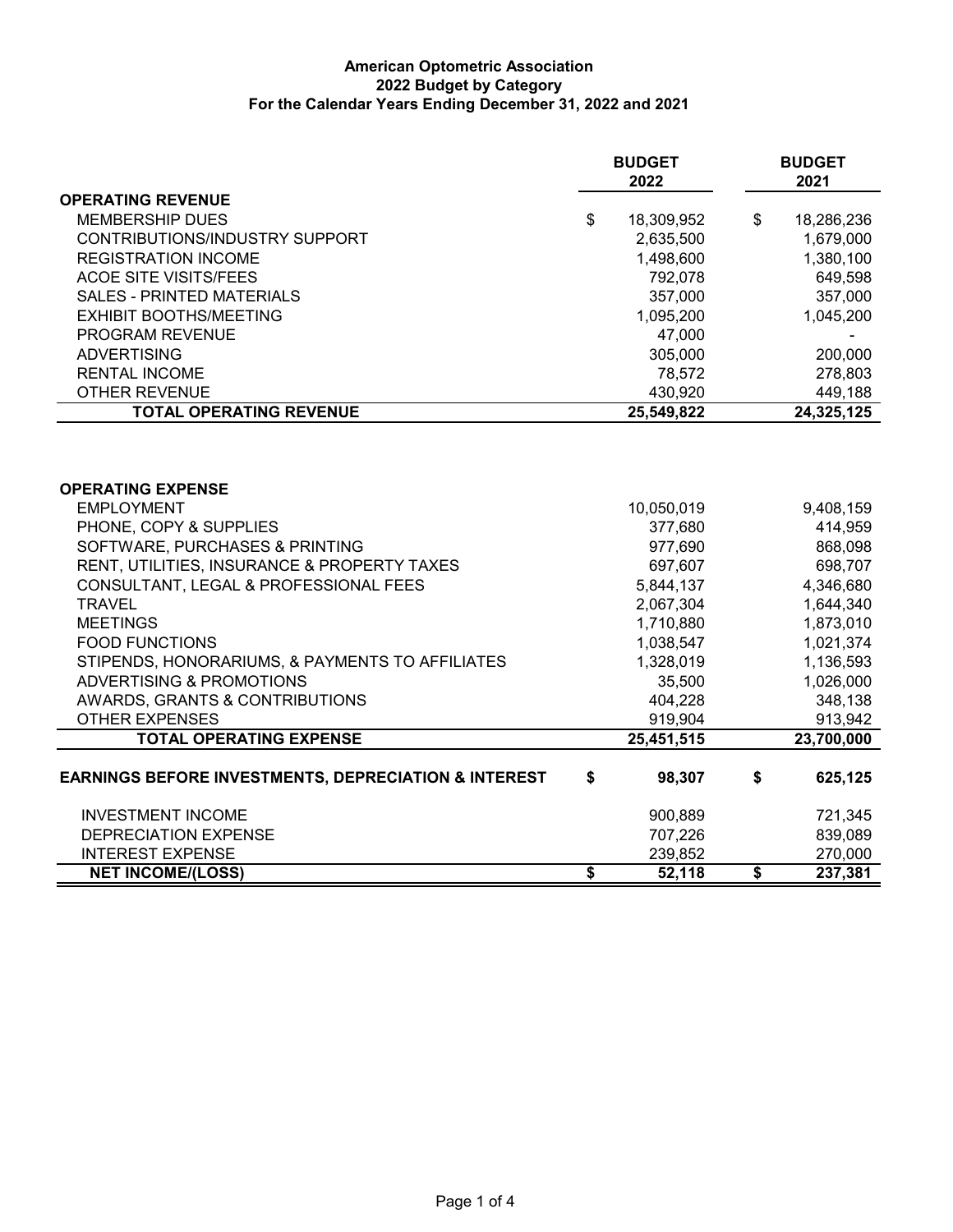## **American Optometric Association 2022 Budget By Group For the Twelve Months Ending December 31, 2022**

|                                                                                 | <b>REVENUE</b> | <b>EXPENSE</b>    | <b>NET</b>             |     |
|---------------------------------------------------------------------------------|----------------|-------------------|------------------------|-----|
| <b>ADVOCACY</b>                                                                 |                |                   |                        |     |
| 25100-CONSULTANTS                                                               | \$<br>\$       | 660,000 \$        | (660,000)              |     |
| 25200-GOVERNMENT ISSUES                                                         |                | 61,220            | (61, 220)              |     |
| 45100-FGRC FEDERAL RELATION ACTIVITIES                                          |                | 32,500            | (32,500)               |     |
| 45400-AFOS/SECTION CHIEFS MEETING                                               |                | 2,300             | (2,300)                |     |
| 45450-AMA/RVS UPDATE COMMITTEE                                                  |                | 34,350            | (34, 350)              |     |
| 45820-FGRC PUBLIC AFFAIRS                                                       |                | 230,000           | (230,000)              |     |
| 93500-FEDERAL GOVT RELATIONS SUPPORT                                            |                | 2,488,515         | (2,488,515)            |     |
| 41000-CMOS                                                                      |                | 9,497             | (9, 497)               |     |
| 42210-REGISTRY                                                                  |                | 100,000           | (100,000)              |     |
| 25500-AOA ON CAPITOL HILL ACTIVITIES                                            |                | 12,621            | (12,621)               |     |
| 25550-AOA ON CAPITOL HILL                                                       | 140,000        | 466,759           | (326, 759)             |     |
| 25700-AOA PAC COMMITTEE                                                         |                | 18,100            | (18, 100)              |     |
| 25760-AOA PAC FUNDRAISING                                                       |                | 125,128           | (125, 128)             |     |
| 93800-AOA PAC SUPPORT                                                           |                | 278,908           | (278,908)              |     |
| 45780-CHILDREN'S VISION SUMMIT                                                  | 50,000         | 25,000            | 25,000                 |     |
| TOTAL FEDERAL GOVERNMENT RELATIONS                                              | 190,000        | 4,544,898         | (4, 354, 898)          |     |
| 28000-STATE GOVERNMENT RELATIONS EXEC CMTE                                      |                | 10,000            | (10,000)               |     |
| 48100-SGRC NCSL/ALEC CONFERENCES                                                |                | 33,516            | (33, 516)              |     |
| 48200-FUTURE PRACTICE INITIATIVE                                                |                | 200,000           | (200,000)              |     |
| 95100-STATE GOVERNMENT RELATIONS SUPPORT                                        |                | 636,375           | (636, 375)             |     |
| TOTAL STATE GOVERNMENT RELATIONS                                                | $\blacksquare$ | 879,891           | (879, 891)             |     |
| 24000-TPC EXECUTIVE CMTE                                                        |                |                   | (9,500)                |     |
| 44250-TPC PUBLIC AFFAIRS                                                        |                | 9,500<br>41,925   |                        |     |
|                                                                                 |                |                   | (41, 925)              |     |
| 44450-PAYOR ADVOCACY/ECBC MEETING                                               |                | 50,000            | (50,000)               |     |
| 93000-THIRD PARTY SUPPORT                                                       |                | 449,234           | (449, 234)             |     |
| TOTAL THIRD PARTY CENTER                                                        |                | 550,659           | (550, 659)             |     |
| 18000-SPORTS VISION SECTION                                                     |                | 5,000             | (5,000)                |     |
| 16000-CLCS COUNCIL ACTIVITIES                                                   | 215,000        | 149,314           | 65,686                 |     |
| 17000-VISION REHABILITATION COUNCIL ACTIVITIES                                  | 3,000          | 5,000             | (2,000)                |     |
| TOTAL SECTIONS/COUNCILS                                                         | 218,000        | 159,314           | 58,686                 |     |
| 94500-RENT-ALEXANDRIA                                                           | 69,080         | 282,734           | (213, 654)             |     |
| TOTAL ALEXANDRIA RENT<br><b>TOTAL ADVOCACY</b>                                  | 69,080         | 282,734           | (213, 654)             |     |
|                                                                                 | 477.080        | 6,417,496         | (5,940,416)            | 24% |
|                                                                                 |                |                   |                        |     |
| <b>CLINICAL CARE</b>                                                            |                |                   |                        |     |
| 91200-CLINICAL CARE SUPPORT                                                     |                | 79,999            | (79,999)               |     |
| 41140-EVIDENCE BASED OPTOMETRY                                                  |                | 89,506            | (89, 506)              |     |
|                                                                                 |                |                   |                        |     |
| 15500-COUNCIL ON RESEARCH ACTIVITY<br>TOTAL CLINICAL CARE & COUNCIL ON RESEARCH |                | 70,000<br>239,505 | (70,000)<br>(239, 505) | 1%  |
|                                                                                 |                |                   |                        |     |
|                                                                                 |                |                   |                        |     |
| <b>ACOE</b>                                                                     |                |                   |                        |     |
| 15250-ACOE ACTIVITIES                                                           | 10,000         | 220,649           | (210, 649)             |     |
| 15050-ACOE VA VISITATION                                                        | 149,008        | 14,528            | 134,480                |     |
| 15100-ACOE OD VISITATION                                                        | 268,040        | 76,259            | 191,781                |     |
| 15150-ACOE OT VISITATION                                                        | 3,280          |                   | 3,280                  |     |
| 15200-ACOE RESIDENCY VISITATION                                                 | 371,750        | 72,640            | 299,110                |     |
| 90200-ACOE SUPPORT                                                              |                | 565,938           | (565, 938)             |     |
| <b>TOTAL ACOE</b>                                                               | 802,078        | 950,014           | (147, 936)             | 4%  |
|                                                                                 |                |                   |                        |     |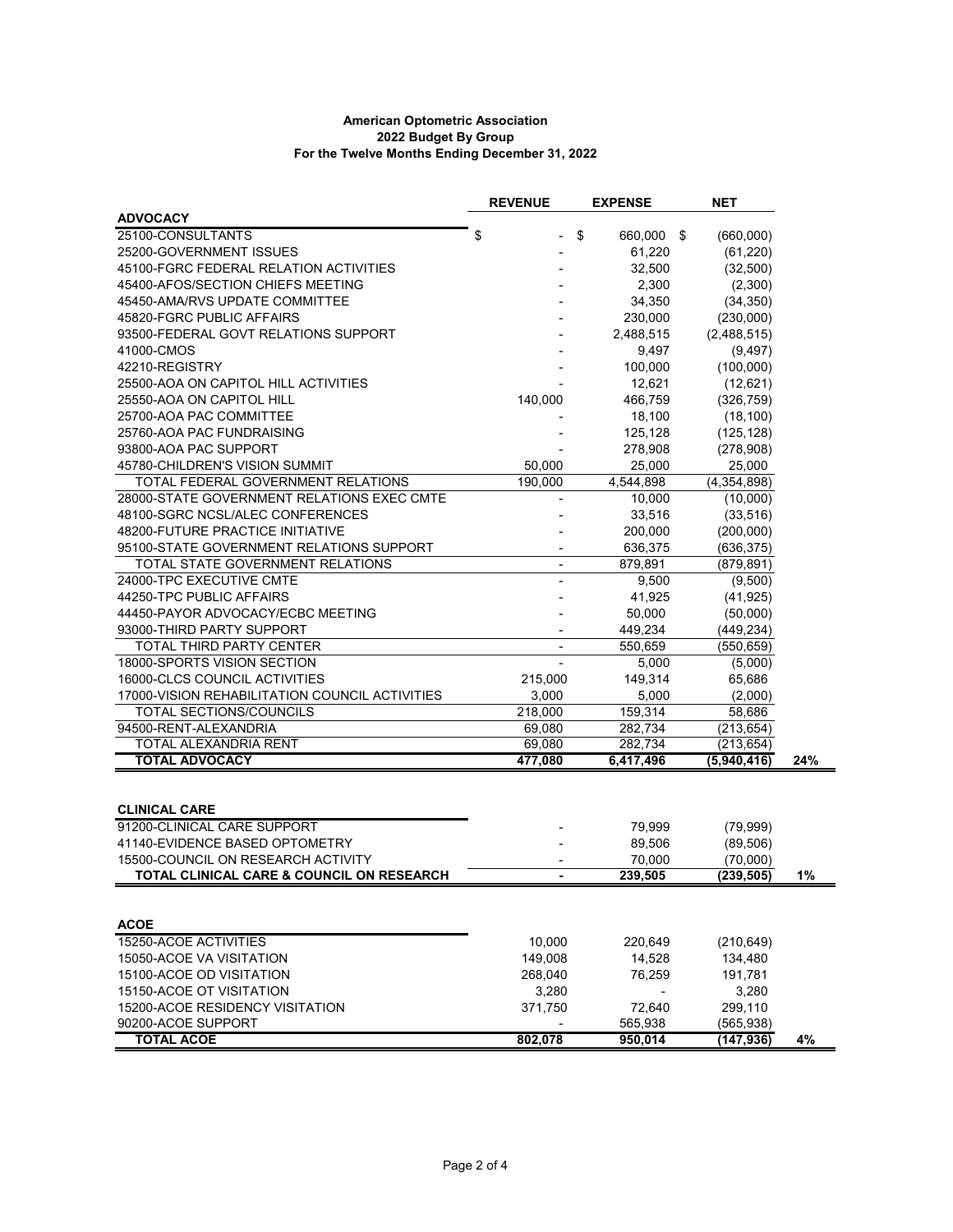## **American Optometric Association 2022 Budget By Group For the Twelve Months Ending December 31, 2022**

|                                                                           | <b>REVENUE</b> | <b>EXPENSE</b>      | <b>NET</b>               |     |
|---------------------------------------------------------------------------|----------------|---------------------|--------------------------|-----|
| <b>COMMUNICATIONS AND MARKETING</b>                                       |                |                     |                          |     |
| 22200-AWARDS                                                              |                | 15,305              | (15, 305)                |     |
| 22250-PR SUPPORT                                                          |                | 483,404             | (483, 404)               |     |
| 11970-OPTOMETRIC AWARENESS CAMPAIGN                                       | 1,599,360      | 2,644,330           | (1,044,970)              |     |
| 92300-AOA INTEGRATED CONTENT SUPPORT                                      | 310,200        | 1,002,663           | (692, 463)               |     |
| <b>TOTAL COMMUNICATIONS AND MARKETING</b>                                 | 1.909.560      | 4,145,702           | (2, 236, 142)            | 16% |
|                                                                           |                |                     |                          |     |
|                                                                           |                |                     |                          |     |
| <b>AFFILIATE RELATIONS &amp; MEMBERSHIP</b>                               |                |                     |                          |     |
| 19555-MEMBER SUPPORT AFFILIATE VISITS                                     |                | 14,186              | (14, 186)                |     |
| 19600-MEMBERSHIP ACTIVITIES                                               | 10,000         | 350,700             | (340, 700)               |     |
| 19650-SCHOOL VISITS                                                       |                | 73,489              | (73, 489)                |     |
| 40000-STUDENT MEMBERSHIP                                                  |                | 30,688              | (30, 688)                |     |
| 91100-MEMBERSHIP SUPPORT                                                  |                | 593,197             | (593, 197)               |     |
| 92350-OS.COM WEBSITE<br><b>TOTAL AFFILIATE RELATIONS &amp; MEMBERSHIP</b> | 10,000         | 7,396<br>1,069,656  | (7,396)<br>(1,059,656)   | 4%  |
|                                                                           |                |                     |                          |     |
|                                                                           |                |                     |                          |     |
| <b>ADMINISTRATIVE</b>                                                     |                |                     |                          |     |
| 20100-MARKETABLE SECURITIES                                               | 900,000        | 95,200              | 804,800                  |     |
| 42000- OC ADMINISTRATION                                                  | 121,200        | 200,000             | (78, 800)                |     |
| 49770-APS ADMINISTRATION                                                  | 37,200         |                     | 37,200                   |     |
| 52500-TRANSFERS-OTHER-ACOE INDIRECT ALLOCATION                            |                | (40,000)            | 40,000                   |     |
| 52680-AOA OVERHEAD                                                        |                | (186,000)           | 186,000                  |     |
| 49300-ABO ADMINISTRATION                                                  | 24,000         |                     | 24,000                   |     |
| 21900-AOAEXCEL ADMINISTRATION                                             | 120,000        |                     | 120,000                  |     |
| <b>TOTAL ADMINISTRATIVE</b>                                               | 1,202,400      | 69,200              | 1,133,200                | 0%  |
|                                                                           |                |                     |                          |     |
|                                                                           |                |                     |                          |     |
| ED, LEGAL, & FINANCE                                                      |                |                     |                          |     |
| 90220-EXECUTIVE DIRECTOR SUPPORT                                          |                | 925,058             | (925,058)                |     |
| 90250-CONTEMPORARY OPTOMETRY                                              |                | 90,000              | (90,000)                 |     |
| 95000-OFFICE OF COUNSEL SUPPORT                                           |                | 498,225             | (498, 225)               |     |
| 94000-FINANCE SUPPORT                                                     |                | 1,312,354           | (1,312,354)              |     |
| <b>TOTAL ED, LEGAL, &amp; FINANCE</b>                                     | L.             | 2,825,637           | (2,825,637)              | 11% |
|                                                                           |                |                     |                          |     |
| <b>DUES ACCOUNTING</b>                                                    |                |                     |                          |     |
| 11010-MEMBERSHIP DUES                                                     | 16,690,681     | 392,180             | 16,298,501               |     |
| <b>TOTAL DUES ACCOUNTING</b>                                              | 16,690,681     | 392,180             | 16,298,501               | 1%  |
|                                                                           |                |                     |                          |     |
|                                                                           |                |                     |                          |     |
| <b>BOARD OF TRUSTEES</b>                                                  |                |                     |                          |     |
| 10201-BOARD OF TRUSTEES                                                   | 100,000        | 930,589             | (830, 589)               |     |
| 11350-LEADERSHIP DEVELOPMENT COMMITTEE                                    |                | 85,000              | (85,000)                 |     |
| <b>11150-STATE VISITATIONS</b>                                            |                | 114,174             | (114, 174)               |     |
| 26000-INTERNATIONAL AFFAIRS<br><b>TOTAL BOARD OF TRUSTEES</b>             | 100,000        | 39,110<br>1,168,873 | (39, 110)<br>(1,068,873) | 4%  |
|                                                                           |                |                     |                          |     |